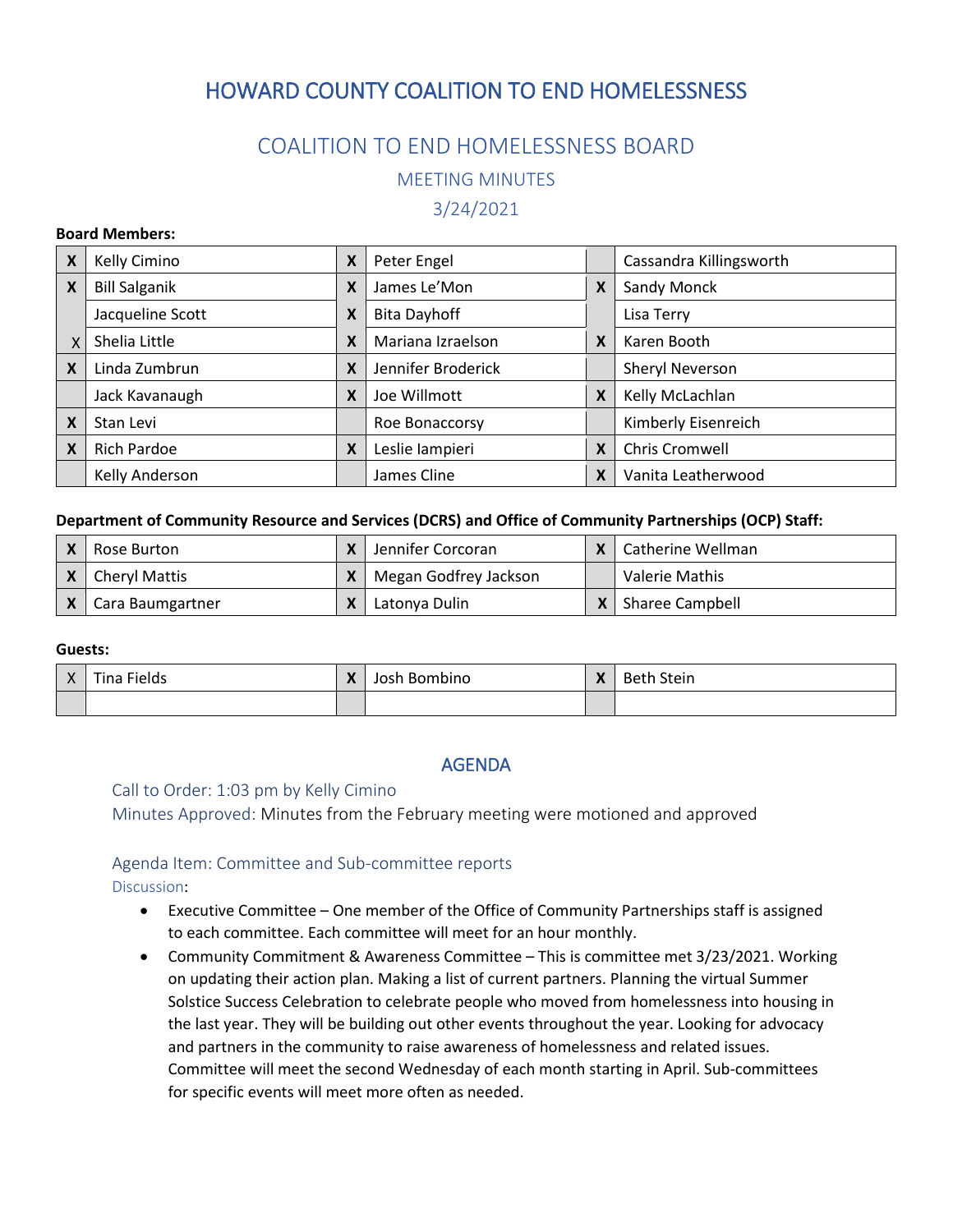## HOWARD COUNTY COALITION TO END HOMELESSNESS

- Coordinated Entry Committee –Membership in the committee is for one year. At the last committee meeting, Elizabeth Meadows spoke on COVID-19 homeless prevention funding. Discussed a new prevention targeting tool. The committee decided to keep using the current tool until COVID-19 pandemic is over. They have created a schedule for committee meeting topics for the rest of the calendar year.
- HMIS Committee Had their first committee meeting in a year. They are responsible for reviewing the homeless system using data quality reports. They updated their goals for the committee's part of the Plan to End Homelessness. They will meet the 3<sup>rd</sup> Thursday of each month. Most agencies using HMIS were represented at the meeting. The committee will happily add representatives from remaining agencies not already represented. There is a new policy for scanning client documents into HMIS. This will allow all agencies working with the client to have use of documents. This helps with submitting complete applications for assistance and housing. Step-by-step guide will be sent to HMIS users and the goal is to go live with document scanning April 1<sup>st</sup>.
- Program Policies & Process Committee Committee will meet the  $3<sup>rd</sup>$  Thursday of each month. The committee is identifying goals for FY21 and FY22. Part of their roles are identifying funding and assisting with hiring.
- Resource Development Committee This committee has developed a work process: what resources are needed, potential sources of funding, what is currently funded, strategies for developing housing resources, and based on those answers; how to appeal or apply for resources.
- System Performance Committee Committee chair had to resign due to a conflict of interest. They are looking for more committee members. Will work with the Executive Committee to find a new chair.

## Agenda Item: Homeless Response System Updates

Presenter Name: Karen Booth, Josh Bombino, Mariana Izraelson, and Tina Field. Discussion:

- Humanim Street Outreach: 11 individuals presented to the system and need to determine if they are literally homeless. 21 people have been verified as literally homeless and unsheltered. Six people have entered into the Grassroots shelter from street outreach. Concerned that 16 additional people will be leaving Cold Weather shelter next week. The number leaving could be less concerning, as they are applying for housing programs. Eviction courts are processing landlords' requests for evictions, expect an increase in evictions and homelessness as a result.
- Grassroots Cold Weather Shelter: 37 individuals, includes 35 adults and two children. Vaccinations were available to shelter residents 3/24/2021. Code Blue – 16 cold weather events, made of 45 nights. 644 duplicated individuals, 93 unique individuals stayed in Code Blue hotel shelter. All clients were connected to outreach and completed housing assessments.

Day Resources Center – In addition to their regular services, there have been many food deliveries to shelters, hotels, and homes.

Emergency Shelter – Offering vaccines to all shelter residences on 3/24/2021.